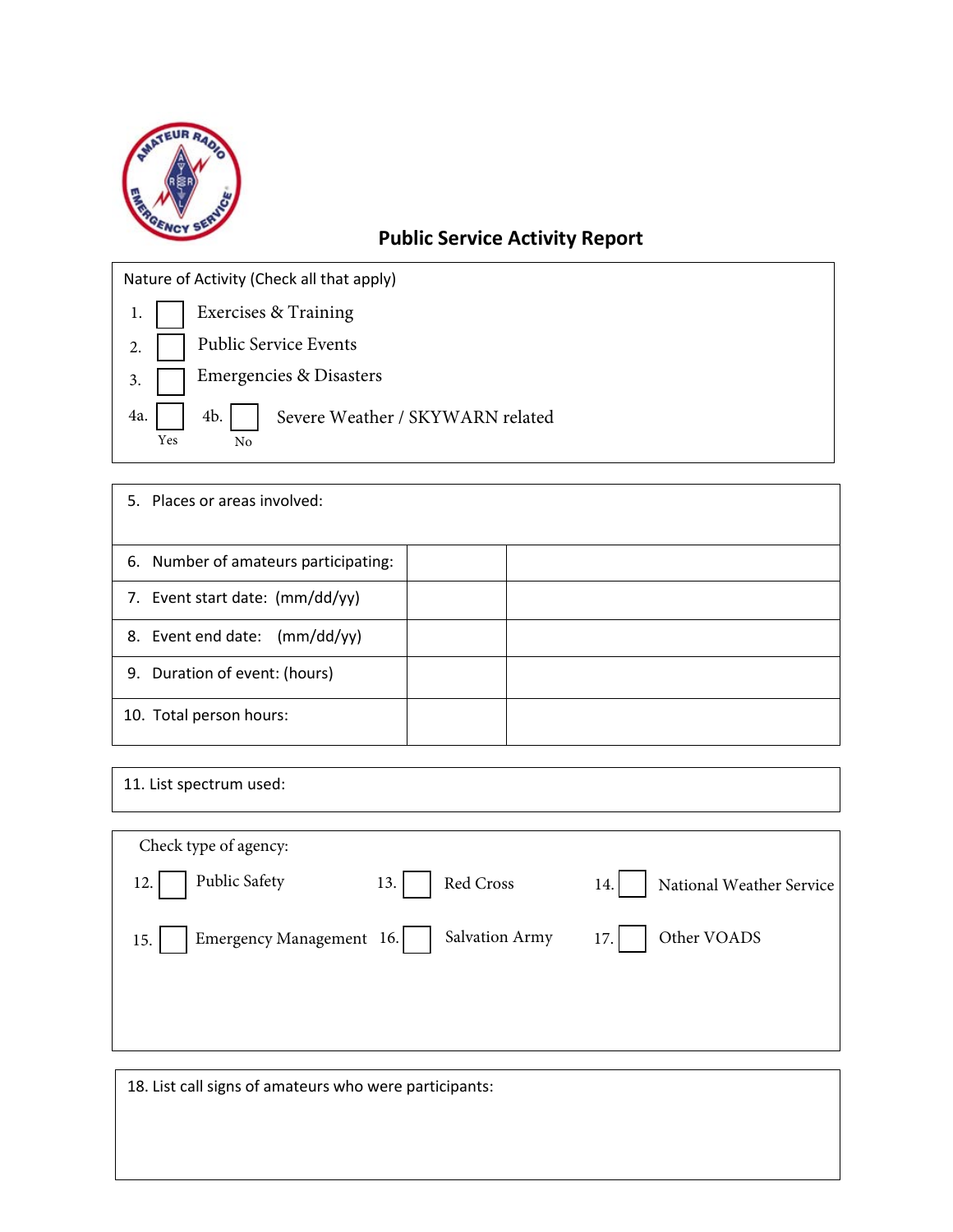| 19. Name of amateur radio organization providing service: |  |  |  |  |
|-----------------------------------------------------------|--|--|--|--|
| 20. Location of organization:                             |  |  |  |  |
| 21. Name of person completing this report:                |  |  |  |  |
| 22. Call sign:                                            |  |  |  |  |
| 23. ARRL appointment (if any):                            |  |  |  |  |

24. Signature: (Please enter your full name)

I attest that the information provided above is complete and true to the best of my knowledge.

Forward this form to your EC & SEC or his/her designee.

To send this report to ARRL Headquarters, email to: psactivityreports@arrl.org

## **Clear form**

ARES - 001 (1/17)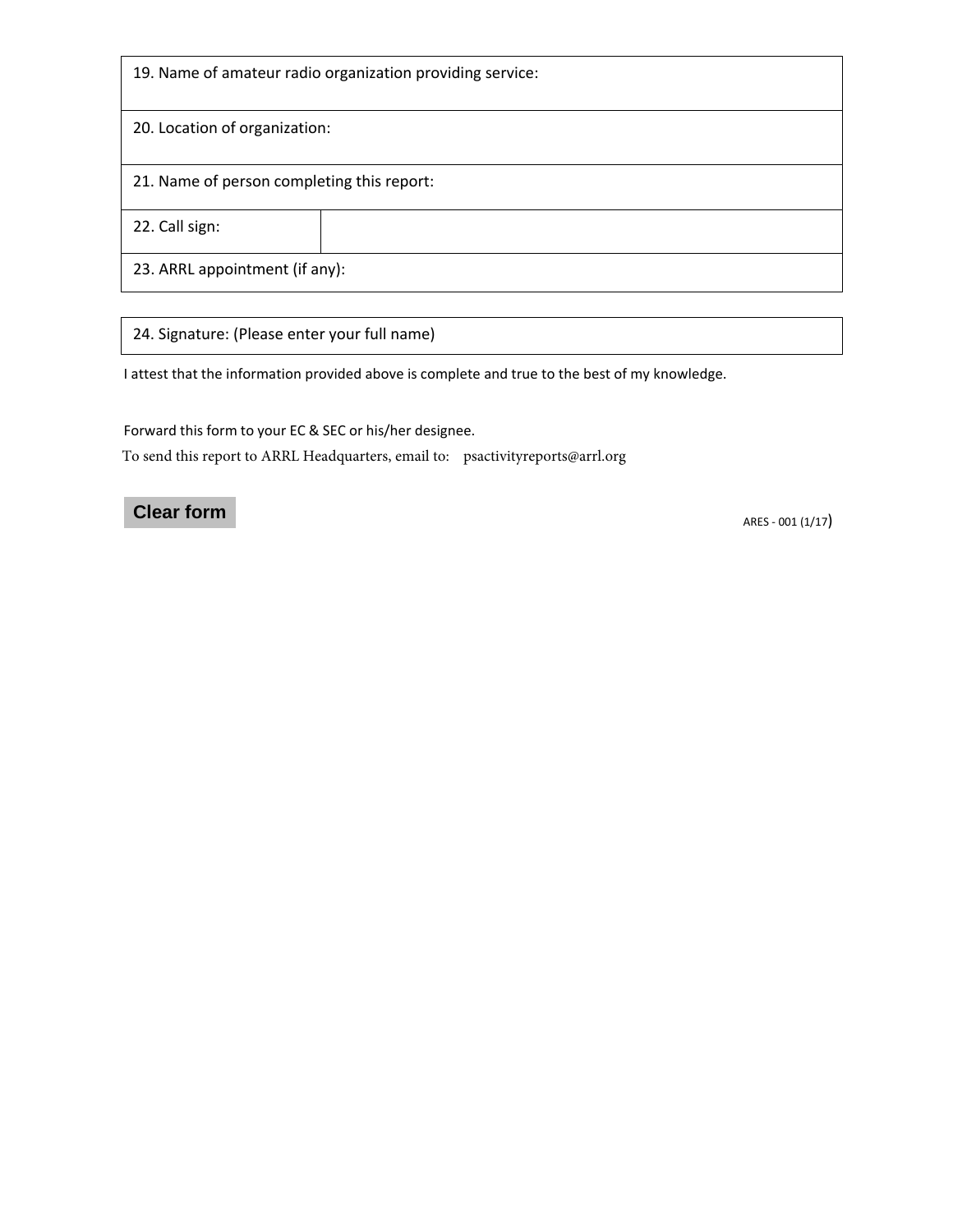

ARES-001 ARES Public Service Activity Report

**Purpose.** The Public Service Activity Report provides the EC and the SEC with basic information regarding the event situation and the resources allocated to the event.

**Preparation.** This form is prepared by the leader of a public service event.

**Distribution.** The completed form will be sent to the EC and SEC. The SEC will compile the information provided in these forms to complete form ARES-004 sent to ARRL HQ.

| <b>Block Title</b>                         | Instructions                                                              |
|--------------------------------------------|---------------------------------------------------------------------------|
| Exercises & Training                       | Check this box if this is an exercise or training event                   |
| <b>Public Service Event</b>                | Check this box if this is a Public Service event (parade, marathon, etc.) |
| Emergencies & Disasters                    | Check this box if this event is emergency or disaster related             |
| Severe Weather                             | Check the Yes or No box if this is severe weather or SKYWARN related      |
| Locations / Areas                          | Where the event took place (City, State, etc.)                            |
| <b>Number of Amateurs</b><br>Participating | How many amateurs were present and participating during the event         |
| <b>Event Start Date</b>                    | Date the event took place (MM/DD/YY)                                      |
| <b>Event End Date</b>                      | Date the event finished<br>(MM/DD/YY)                                     |
| <b>Duration of Event</b>                   | Total time of event (hours: 3.5, 8, etc)                                  |
| <b>Total Person Hours</b>                  | Total the number of hours for all participants and enter here             |
| List Spectrum Used                         | Enter spectrum used (e.g. 2M FM, 60M SSB, 80 CW, etc) and modes.          |
| <b>Public Safety</b>                       | Check this box if this was a public safety related agency                 |
| <b>Red Cross</b>                           | Check this box if the agency was the Red Cross                            |
| <b>National Weather Service</b>            | Check this box if the agency was the National Weather Service             |
| <b>Emergency Management</b>                | Check this box if the agency involved local or regional Emer. Management  |
| <b>Salvation Army</b>                      | Check this box if this agency was the Salvation Army                      |
| Other VOADS                                | Check this box if this agency was one of the other VOADS                  |
| Call Signs of Participants                 | Enter the call signs of amateurs participating in this event              |
| Name of ARES/Club                          | Enter the name of your ARES group or club providing this service          |
|                                            |                                                                           |